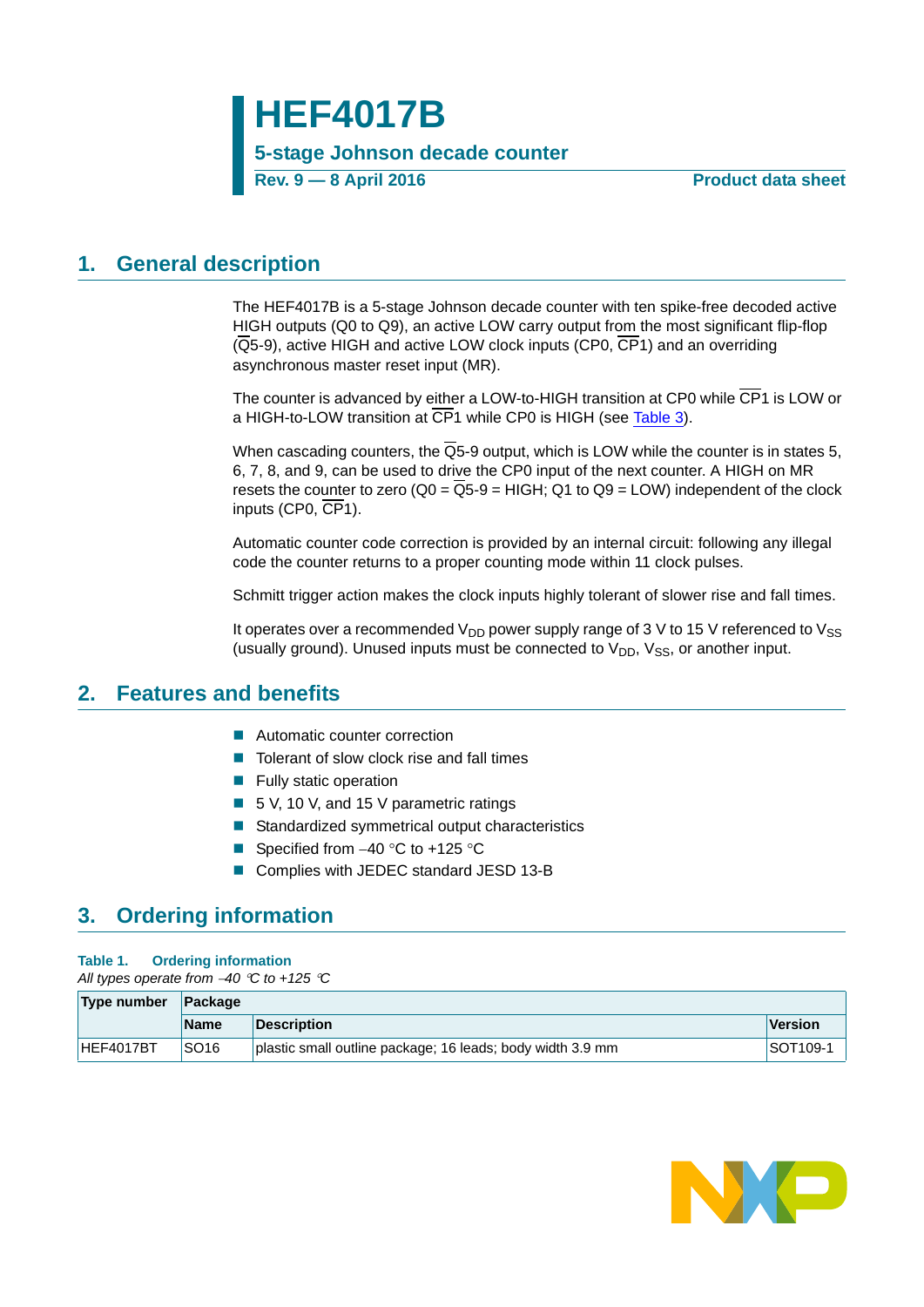**5-stage Johnson decade counter**

## <span id="page-1-0"></span>**4. Functional diagram**

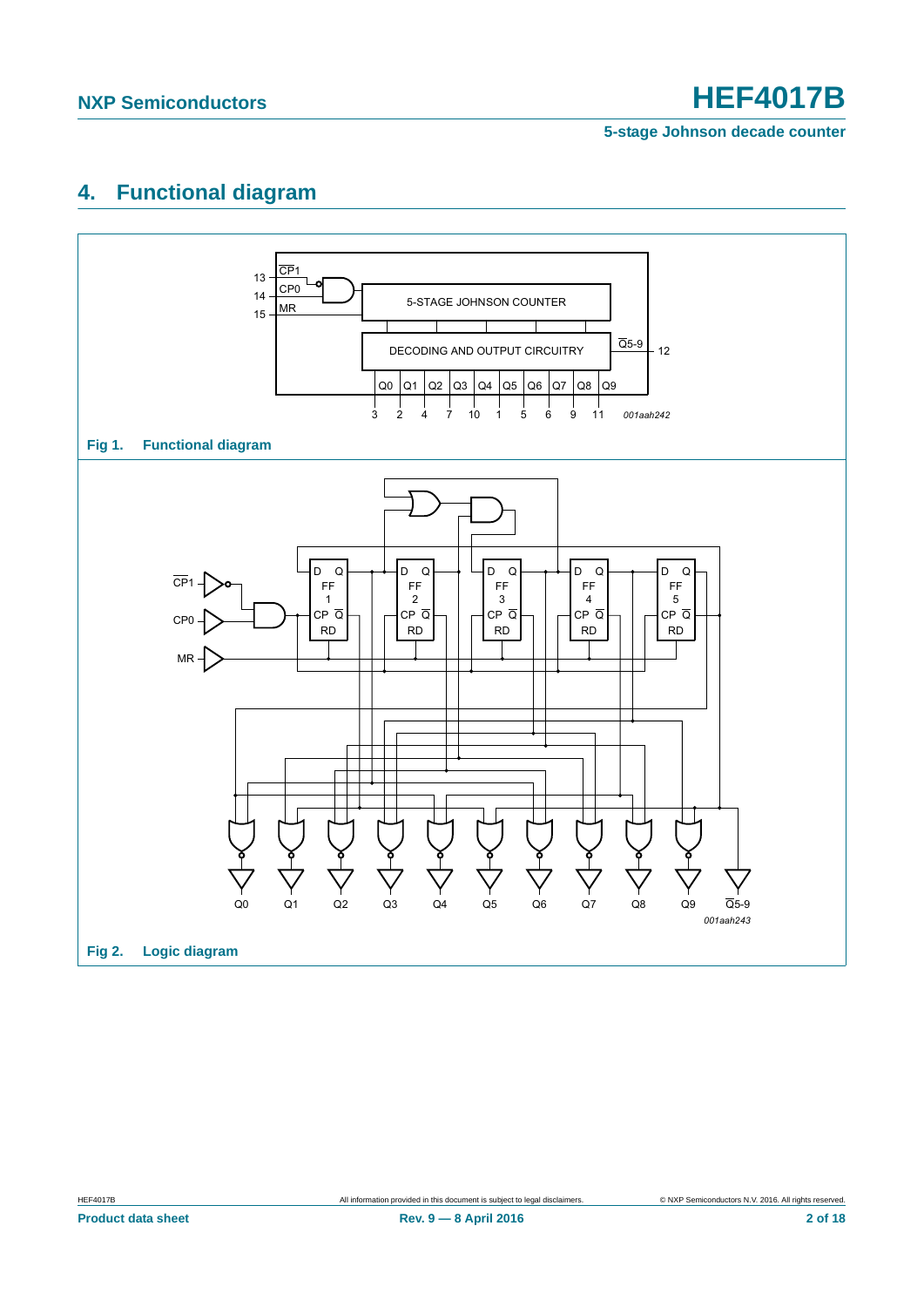### **5-stage Johnson decade counter**

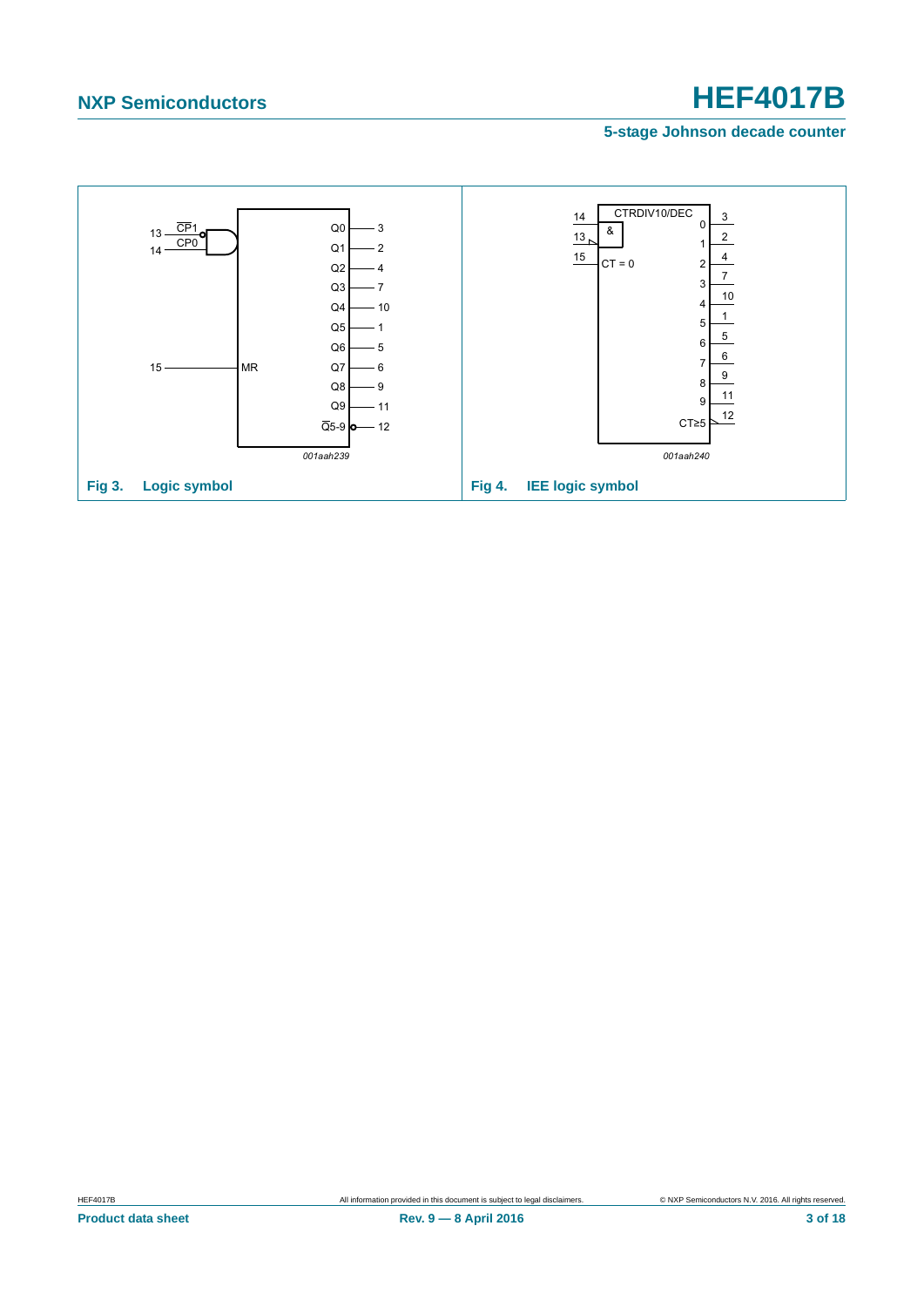## <span id="page-3-2"></span>**5. Pinning information**

## **5.1 Pinning**

<span id="page-3-3"></span>

## **5.2 Pin description**

### <span id="page-3-4"></span>**Table 2. Pin description**

| Symbol                                | <b>Pin</b>                                   | <b>Description</b>                       |
|---------------------------------------|----------------------------------------------|------------------------------------------|
| Q0 to Q9                              | $\vert 3, 2, 4, 7, 10, 1, 5, 6, 9, 11 \vert$ | decoded output                           |
| V <sub>ss</sub>                       | 8                                            | ground supply voltage                    |
| $\overline{\overline{\mathsf{Q}}$ 5-9 | 12                                           | carry output (active LOW)                |
| $\overline{CP1}$                      | 13                                           | clock input (HIGH-to-LOW edge-triggered) |
| CP <sub>0</sub>                       | 14                                           | clock input (LOW-to-HIGH edge-triggered) |
| <b>MR</b>                             | 15                                           | master reset input                       |
| V <sub>DD</sub>                       | 16                                           | supply voltage                           |

## <span id="page-3-5"></span>**6. Functional description**

### <span id="page-3-0"></span>**Table 3. Function table [\[1\]](#page-3-1)**

| <b>MR</b> | CP <sub>0</sub> | CP <sub>1</sub> | <b>Operation</b>                                         |
|-----------|-----------------|-----------------|----------------------------------------------------------|
| ΈH        |                 | ⋏               | $\overline{Q0} = \overline{Q}5 - 9 = H$ ; Q1 to $Q9 = L$ |
|           | н               |                 | counter advances                                         |
|           |                 |                 | counter advances                                         |
|           |                 | ∧               | no change                                                |
|           |                 | Н               | no change                                                |
|           | н               | ́               | no change                                                |
|           |                 |                 | no change                                                |

<span id="page-3-1"></span>[1]  $H = HIGH$  voltage level;  $L = LOW$  voltage level;  $X = don't$  care;

 $\uparrow$  = positive-going transition;  $\downarrow$  = negative-going transition.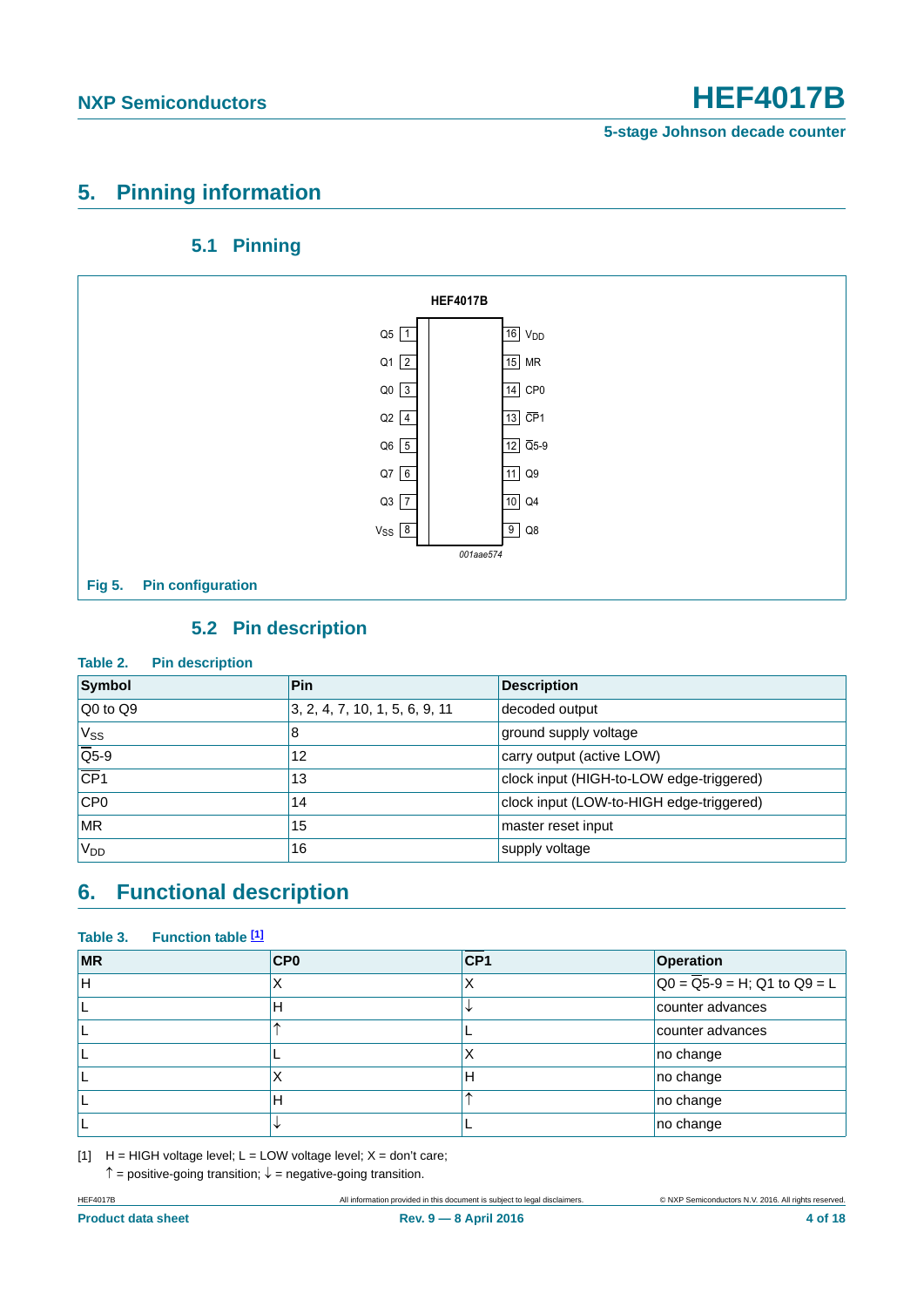**5-stage Johnson decade counter**

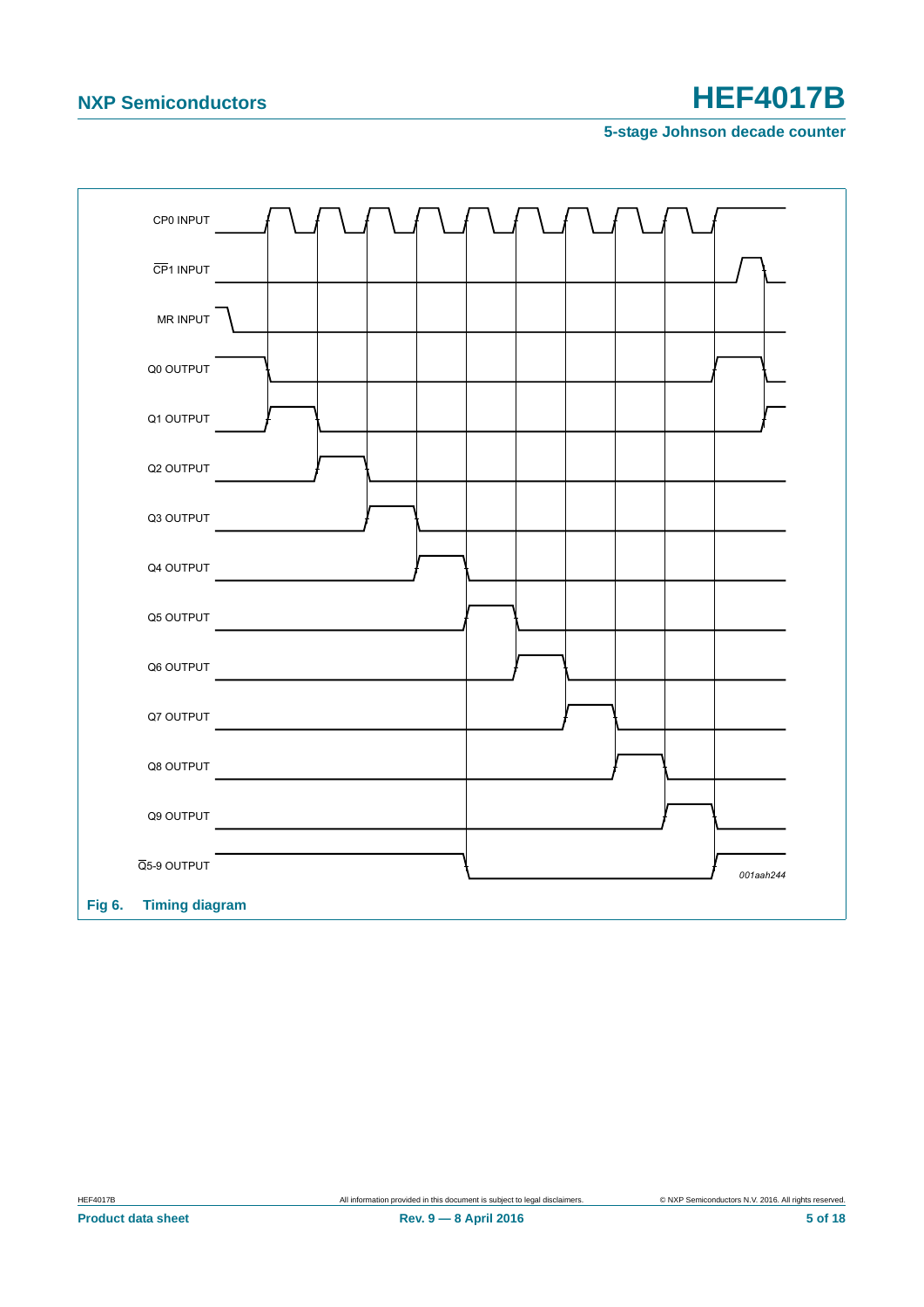## <span id="page-5-1"></span>**7. Limiting values**

### **Table 4. Limiting values**

*In accordance with the Absolute Maximum Rating System (IEC 60134).*

| <b>Symbol</b>                | Parameter               | <b>Conditions</b>                                          | <b>Min</b> | <b>Max</b>     | Unit        |
|------------------------------|-------------------------|------------------------------------------------------------|------------|----------------|-------------|
| V <sub>DD</sub>              | supply voltage          |                                                            | $-0.5$     | $+18$          | ٧           |
| $I_{\mathsf{IK}}$            | input clamping current  | $V_1 < -0.5$ V or $V_1 > V_{DD} + 0.5$ V                   |            | ±10            | mA          |
| $ V_1 $                      | input voltage           |                                                            | $-0.5$     | $V_{DD}$ + 0.5 | V           |
| $I_{OK}$                     | output clamping current | $V_{\rm O}$ < -0.5 V or $V_{\rm O}$ > $V_{\rm DD}$ + 0.5 V |            | ±10            | mA          |
| $I_{\text{UO}}$              | input/output current    |                                                            |            | ±10            | mA          |
| <b>I</b> <sub>DD</sub>       | supply current          |                                                            |            | 50             | mA          |
| $T_{\text{stg}}$             | storage temperature     |                                                            | $-65$      | $+150$         | °C          |
| ${\mathsf T}_{\textsf{amb}}$ | ambient temperature     |                                                            | $-40$      | $+125$         | $^{\circ}C$ |
| $P_{\text{tot}}$             | total power dissipation | $T_{amb} = -40$ °C to +125 °C                              |            |                |             |
|                              |                         | $[1]$<br>SO <sub>16</sub> package                          |            | 500            | mW          |
| $\mathsf{P}$                 | power dissipation       | per output                                                 |            | 100            | mW          |

<span id="page-5-0"></span>[1] For SO16 package:  $P_{tot}$  derates linearly with 8 mW/K above 70 °C.

## <span id="page-5-2"></span>**8. Recommended operating conditions**

| Symbol              | Parameter                           | <b>Conditions</b> | Min                      | <b>Typ</b> | <b>Max</b> | Unit      |
|---------------------|-------------------------------------|-------------------|--------------------------|------------|------------|-----------|
| 'V <sub>DD</sub>    | supply voltage                      |                   | 3                        |            | 15         | V         |
| $ V_1$              | input voltage                       |                   | $\Omega$                 |            | $V_{DD}$   | V         |
| $T_{\mathsf{amb}}$  | ambient temperature                 | in free air       | $-40$                    |            | $+125$     | ∣°C       |
| $\Delta t/\Delta V$ | input transition rise and fall rate | $V_{DD} = 5 V$    | $\overline{\phantom{0}}$ |            | 3.75       | $\mu$ s/V |
|                     |                                     | $V_{DD} = 10 V$   | $\overline{\phantom{0}}$ |            | 0.5        | $\mu$ s/V |
|                     |                                     | $V_{DD} = 15 V$   | $\overline{\phantom{0}}$ |            | 0.08       | $\mu$ s/V |

### **Table 5. Recommended operating conditions**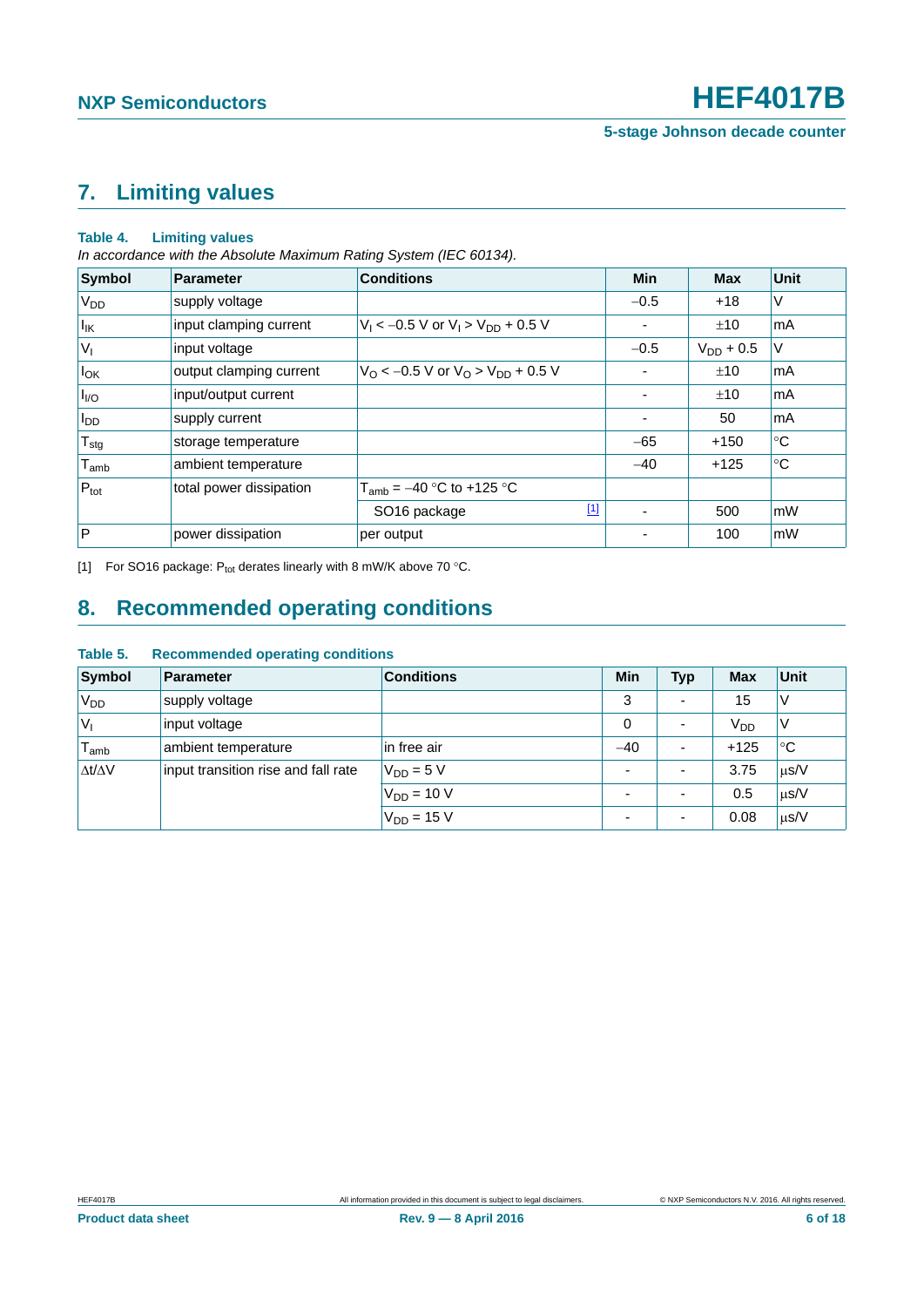**5-stage Johnson decade counter**

## <span id="page-6-0"></span>**9. Static characteristics**

### **Table 6. Static characteristics**

 $V_{SS} = 0$  V;  $V_I = V_{SS}$  or  $V_{DD}$  unless otherwise specified.

|                       | Symbol Parameter           | <b>Conditions</b>             | V <sub>DD</sub> | $T_{amb} = -40 °C$           |                          | $T_{amb}$ = 25 °C        |                          | $T_{amb}$ = 85 °C        |                          |                          | $T_{amb}$ = 125 °C Unit |         |
|-----------------------|----------------------------|-------------------------------|-----------------|------------------------------|--------------------------|--------------------------|--------------------------|--------------------------|--------------------------|--------------------------|-------------------------|---------|
|                       |                            |                               |                 | <b>Min</b>                   | <b>Max</b>               | <b>Min</b>               | <b>Max</b>               | <b>Min</b>               | <b>Max</b>               | Min                      | <b>Max</b>              |         |
| V <sub>IH</sub>       | <b>HIGH-level</b>          | $ I_O  < 1 \mu A$             | 5 V             | 3.5                          | $\blacksquare$           | 3.5                      | $\blacksquare$           | 3.5                      | $\overline{\phantom{a}}$ | 3.5                      | ÷,                      | V       |
|                       | input voltage              |                               | 10 V            | 7.0                          | $\overline{\phantom{a}}$ | 7.0                      | ٠                        | 7.0                      | $\blacksquare$           | 7.0                      | ä,                      | $\vee$  |
|                       |                            |                               | 15 V            | 11.0                         | ä,                       | 11.0                     | ÷,                       | 11.0                     | $\blacksquare$           | 11.0                     | ÷,                      | $\vee$  |
| $V_{IL}$              | LOW-level                  | $ I_{\text{O}} $ < 1 µA       | 5 V             | $\blacksquare$               | 1.5                      | $\blacksquare$           | 1.5                      | $\blacksquare$           | 1.5                      | $\blacksquare$           | 1.5                     | V       |
|                       | input voltage              |                               | 10 V            | $\qquad \qquad \blacksquare$ | 3.0                      | $\blacksquare$           | 3.0                      | ÷,                       | 3.0                      | $\frac{1}{2}$            | 3.0                     | V       |
|                       |                            |                               | 15 V            |                              | 4.0                      | $\overline{\phantom{a}}$ | 4.0                      |                          | 4.0                      |                          | 4.0                     | V       |
| <b>V<sub>OH</sub></b> | <b>HIGH-level</b>          | $ I_{\text{O}} $ < 1 $\mu$ A; | 5 V             | 4.95                         | $\blacksquare$           | 4.95                     | ÷,                       | 4.95                     | $\blacksquare$           | 4.95                     | $\overline{a}$          | $\vee$  |
|                       | output voltage             | $V_I = V_{SS}$ or $V_{DD}$    | 10 V            | 9.95                         | $\blacksquare$           | 9.95                     | $\blacksquare$           | 9.95                     | $\overline{\phantom{a}}$ | 9.95                     | ÷,                      | V       |
|                       |                            |                               | 15 V            | 14.95                        |                          | 14.95                    | ٠                        | 14.95                    |                          | 14.95                    |                         | $\vee$  |
| $V_{OL}$              | LOW-level                  | $ I_O  < 1 \mu A$ ;           | 5V              | ÷,                           | 0.05                     | $\blacksquare$           | 0.05                     | $\blacksquare$           | 0.05                     | $\overline{a}$           | 0.05                    | $\vee$  |
|                       | output voltage             | $V_1 = V_{SS}$ or $V_{DD}$    | 10V             | $\qquad \qquad \blacksquare$ | 0.05                     | $\blacksquare$           | 0.05                     | $\blacksquare$           | 0.05                     | $\frac{1}{2}$            | 0.05                    | V       |
|                       |                            |                               | 15 V            | $\qquad \qquad \blacksquare$ | 0.05                     | $\blacksquare$           | 0.05                     | $\blacksquare$           | 0.05                     | ÷,                       | 0.05                    | V       |
| $I_{OH}$              | HIGH-level                 | $V_0 = 2.5 V$                 | 5 V             | ٠                            | $-1.7$                   | $\frac{1}{2}$            | $-1.4$                   | $\overline{\phantom{0}}$ | $-1.1$                   | $\overline{\phantom{0}}$ | $-1.1$                  | mA      |
|                       | output current             | $V_0 = 4.6 V$                 | 5V              | $\blacksquare$               | $-0.64$                  | ä,                       | $-0.5$                   | $\overline{\phantom{0}}$ | $-0.36$                  | $\overline{a}$           | $-0.36$                 | mA      |
|                       |                            | $V_{O} = 9.5 V$               | 10 V            | $\qquad \qquad \blacksquare$ | $-1.6$                   | $\blacksquare$           | $-1.3$                   | $\blacksquare$           | $-0.9$                   | $\blacksquare$           | $-0.9$                  | mA      |
|                       |                            | $V_O = 13.5 V$                | 15 V            |                              | $-4.2$                   | $\blacksquare$           | $-3.4$                   |                          | $-2.4$                   |                          | $-2.4$                  | mA      |
| $I_{OL}$              | LOW-level                  | $V_O = 0.4 V$                 | 5 V             | 0.64                         | L.                       | 0.5                      | ÷,                       | 0.36                     | $\blacksquare$           | 0.36                     | ä,                      | mA      |
|                       | output current             | $V_O = 0.5 V$                 | 10 V            | 1.6                          | $\blacksquare$           | 1.3                      | $\blacksquare$           | 0.9                      | $\blacksquare$           | 0.9                      | $\blacksquare$          | mA      |
|                       |                            | $V_{O} = 1.5 V$               | 15 V            | 4.2                          | $\overline{a}$           | 3.4                      | $\overline{\phantom{0}}$ | 2.4                      |                          | 2.4                      | ÷,                      | mA      |
| h.                    | input leakage<br>current   |                               | 15 V            |                              | ±0.1                     | $\overline{\phantom{a}}$ | ±0.1                     |                          | ±1.0                     |                          | ±1.0                    | $\mu$ A |
| $I_{DD}$              | supply current $IO = 0$ A; |                               | 5 V             | $\blacksquare$               | 5                        | ÷,                       | 5                        | ÷.                       | 150                      | $\overline{\phantom{a}}$ | 150                     | $\mu$ A |
|                       |                            | $V_1 = V_{SS}$ or $V_{DD}$    | 10 V            | $\qquad \qquad \blacksquare$ | 10                       | $\blacksquare$           | 10                       | ÷,                       | 300                      | $\frac{1}{2}$            | 300                     | μA      |
|                       |                            |                               | 15 V            | $\overline{\phantom{0}}$     | 20                       | $\overline{\phantom{a}}$ | 20                       |                          | 600                      | $\frac{1}{2}$            | 600                     | μA      |
| $C_1$                 | input<br>capacitance       |                               |                 |                              |                          | $\blacksquare$           | 7.5                      |                          |                          |                          |                         | pF      |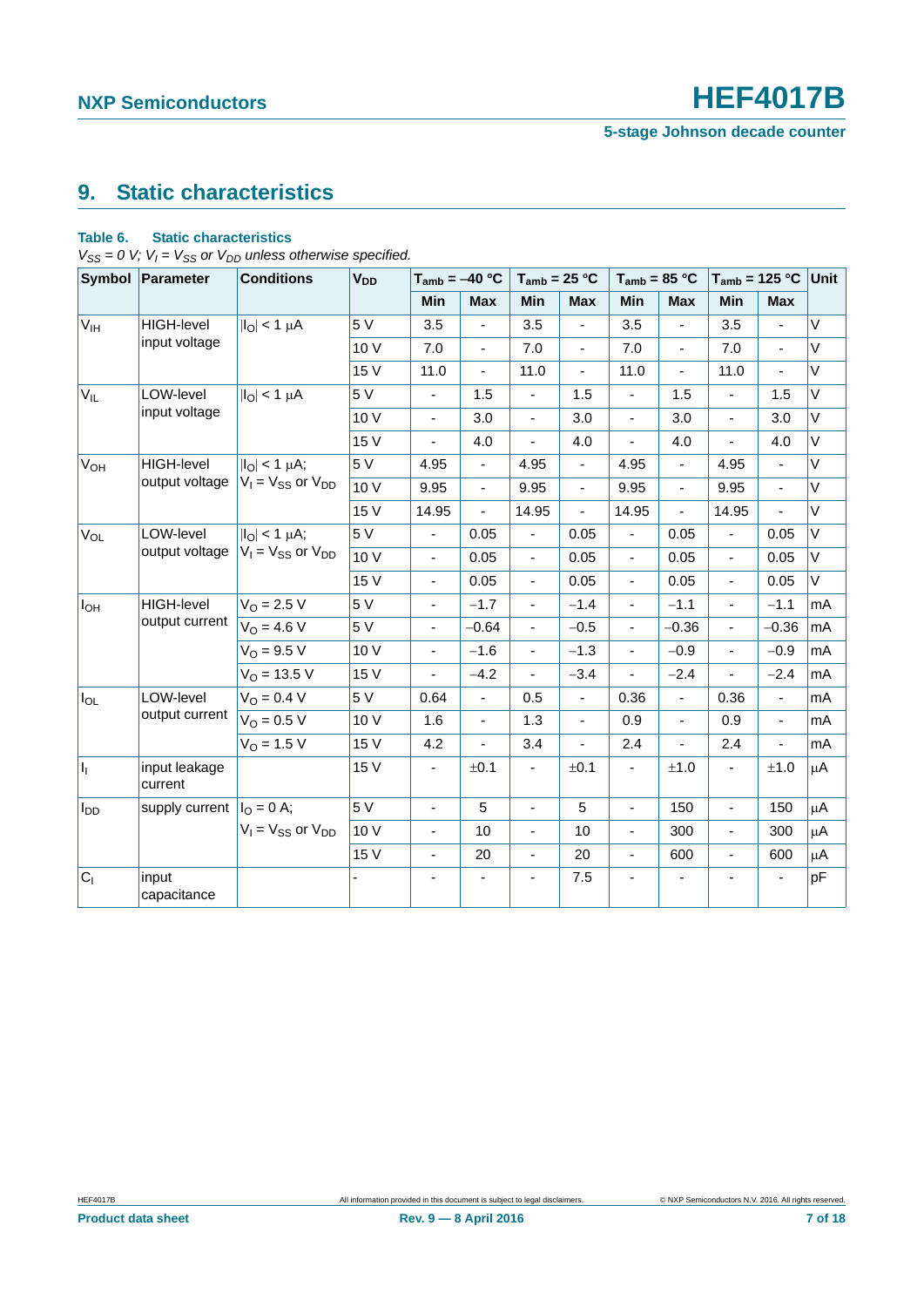**5-stage Johnson decade counter**

## <span id="page-7-0"></span>**10. Dynamic characteristics**

### **Table 7. Dynamic characteristics**

 $T_{amb} = 25 \degree C$ ;  $V_{SS} = 0$  V; for test circuit see **Figure 10** 

|                  | Symbol Parameter  | <b>Conditions</b>                                                   | <b>V<sub>DD</sub></b> | <b>Extrapolation formula</b> [1]     | Min            | <b>Typ</b> | <b>Max</b>                   | Unit |
|------------------|-------------------|---------------------------------------------------------------------|-----------------------|--------------------------------------|----------------|------------|------------------------------|------|
| t <sub>PHL</sub> | HIGH to LOW       | CP0, $\overline{CP1}$ $\rightarrow$ Q0 to Q9;                       | 5 V                   | 113 ns + $(0.55 \text{ ns/pF})C_{L}$ |                | 140        | 280                          | ns   |
|                  | propagation delay | see Figure 7                                                        | 10V                   | 44 ns + $(0.23 \text{ ns/pF})C_{L}$  | ÷,             | 55         | 110                          | ns   |
|                  |                   |                                                                     | 15 V                  | $32$ ns + (0.16 ns/pF)C              | $\blacksquare$ | 40         | 80                           | ns   |
|                  |                   | CP0, $\overline{CP1} \rightarrow \overline{Q5} - 9$ ;               | 5V                    | 118 ns + $(0.55 \text{ ns/pF})C_{L}$ | $\blacksquare$ | 145        | 290                          | ns   |
|                  |                   | see Figure 7                                                        | 10V                   | 44 ns + (0.23 ns/pF)C <sub>L</sub>   | ÷              | 55         | 110                          | ns   |
|                  |                   |                                                                     | 15 V                  | $32$ ns + (0.16 ns/pF)C              | ÷,             | 40         | 80                           | ns   |
|                  |                   | $MR \rightarrow Q1$ to Q9;                                          | 5 V                   | 88 ns + (0.55 ns/pF)CL               |                | 115        | 230                          | ns   |
|                  |                   | see Figure 8                                                        | 10V                   | 39 ns + (0.23 ns/pF)C <sub>L</sub>   | ÷,             | 50         | 100                          | ns   |
|                  |                   |                                                                     | 15 V                  | 27 ns + $(0.16 \text{ ns/pF})C_L$    | ÷,             | 35         | 70                           | ns   |
| t <sub>PLH</sub> | LOW to HIGH       | CP0, $\overline{\text{CP}}1 \rightarrow Q0$ to Q9;                  | 5 V                   | 98 ns + $(0.55 \text{ ns/pF})C_{L}$  |                | 125        | 250                          | ns   |
|                  | propagation delay | see Figure 7                                                        | 10V                   | 39 ns + (0.23 ns/pF)CL               | ÷,             | 50         | 100                          | ns   |
|                  |                   |                                                                     | 15 V                  | 32 ns + $(0.16 \text{ ns/pF})C_{L}$  |                | 40         | 80                           | ns   |
|                  |                   | CP0, $\overline{CP}1 \rightarrow \overline{Q}5-9$ ;<br>see Figure 7 | 5 V                   | 98 ns + $(0.55 \text{ ns/pF})C_{L}$  | Ĭ.             | 125        | 250                          | ns   |
|                  |                   |                                                                     | 10V                   | 39 ns + (0.23 ns/pF)CL               |                | 50         | 100                          | ns   |
|                  |                   |                                                                     | 15 V                  | 32 ns + $(0.16 \text{ ns/pF})C_{L}$  | ÷,             | 40         | 80                           | ns   |
|                  |                   | $MR \rightarrow \overline{Q}5-9;$<br>see Figure 8                   | 5 V                   | 83 ns + (0.55 ns/pF)CL               | $\blacksquare$ | 110        | 220                          | ns   |
|                  |                   |                                                                     | 10V                   | 34 ns + (0.23 ns/pF)CL               |                | 45         | 90                           | ns   |
|                  |                   |                                                                     | 15 V                  | 27 ns + $(0.16 \text{ ns/pF})C_{L}$  |                | 35         | 70                           | ns   |
|                  |                   | $MR \rightarrow Q0;$                                                | 5 V                   | 103 ns + $(0.55 \text{ ns/pF})C_{L}$ |                | 130        | 260                          | ns   |
|                  |                   | see Figure 8                                                        | 10V                   | 44 ns + $(0.23 \text{ ns/pF})C_{L}$  | ÷,             | 55         | 105                          | ns   |
|                  |                   |                                                                     | 15 V                  | 32 ns + $(0.16 \text{ ns/pF})C_{L}$  | ÷,             | 40         | 75                           | ns   |
| $t_t$            | transition time   | see Figure 7                                                        | 5 V<br>$\boxed{2}$    | 10 ns + $(1.00 \text{ ns/pF})C_{L}$  | $\blacksquare$ | 60         | 120                          | ns   |
|                  |                   |                                                                     | 10V                   | 9 ns + $(0.42 \text{ ns/pF})C_{L}$   | ÷,             | 30         | 60                           | ns   |
|                  |                   |                                                                     | 15 V                  | 6 ns + $(0.28 \text{ ns/pF})C_L$     |                | 20         | 40                           | ns   |
| $t_h$            | hold time         | $CP0 \rightarrow \overline{CP1}$ :                                  | 5 V                   |                                      | 90             | 45         | ÷,                           | ns   |
|                  |                   | see Figure 9                                                        | 10V                   |                                      | 40             | 20         | ÷,                           | ns   |
|                  |                   |                                                                     | 15 V                  |                                      | 20             | 10         | $\qquad \qquad \blacksquare$ | ns   |
|                  |                   | $\overline{\text{CP}}1 \rightarrow \text{CP0}$                      | 5 V                   |                                      | 80             | 40         | $\overline{a}$               | ns   |
|                  |                   | see Figure 9                                                        | 10V                   |                                      | 40             | 20         | ÷,                           | ns   |
|                  |                   |                                                                     | 15 V                  |                                      | 30             | 10         | ÷,                           | ns   |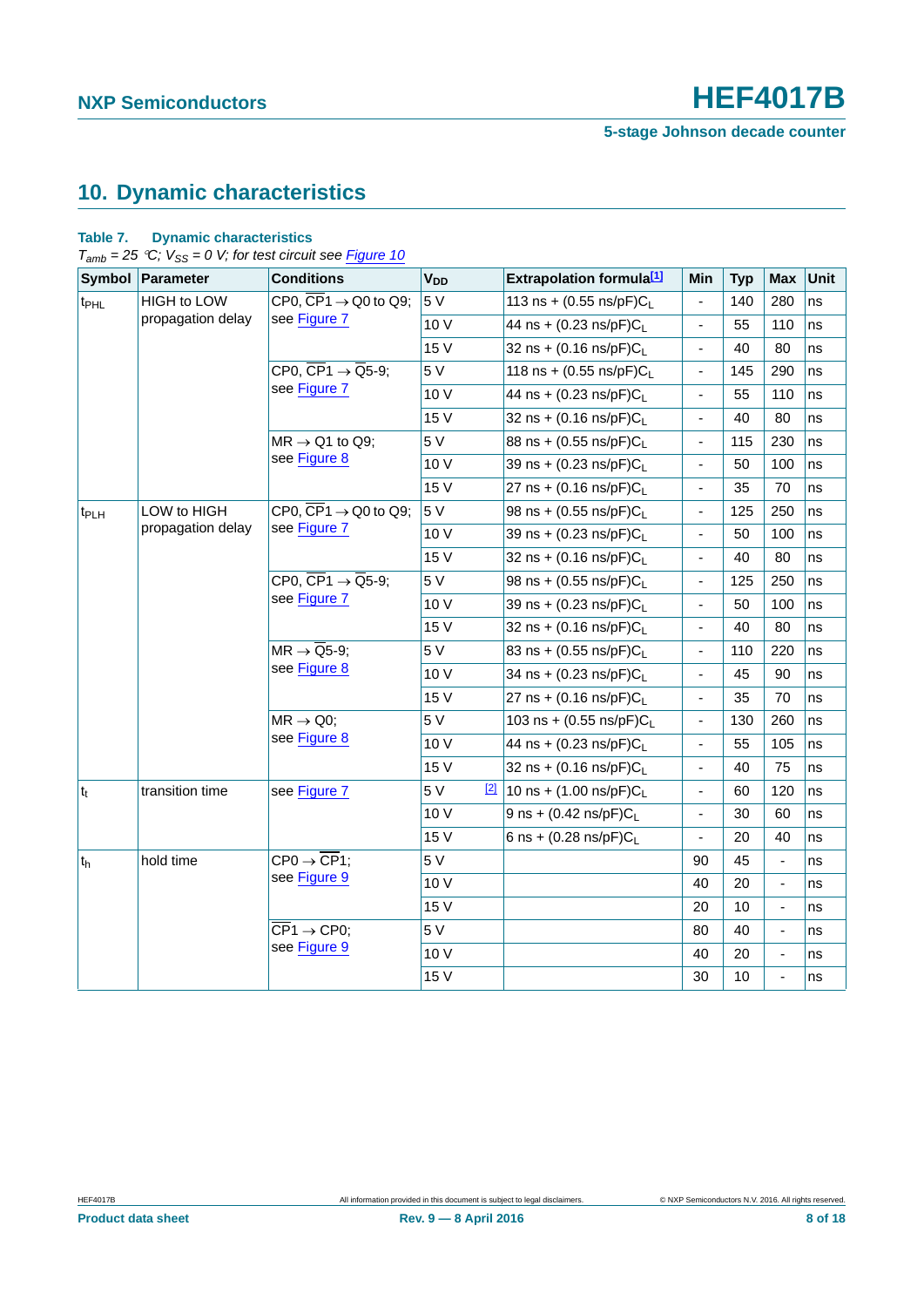**5-stage Johnson decade counter**

|                  | Symbol Parameter | <b>Conditions</b>                                | <b>V<sub>DD</sub></b> | <b>Extrapolation formula[1]</b> | Min | <b>Typ</b> | <b>Max</b>               | Unit       |
|------------------|------------------|--------------------------------------------------|-----------------------|---------------------------------|-----|------------|--------------------------|------------|
| $t_{W}$          | pulse width      | CP0 input LOW;                                   | 5 V                   |                                 | 80  | 40         | $\overline{\phantom{0}}$ | ns         |
|                  |                  | minimum width;<br>see Figure 8                   | 10 V                  |                                 | 40  | 20         | $\overline{\phantom{a}}$ | ns         |
|                  |                  |                                                  | 15 V                  |                                 | 30  | 15         | $\blacksquare$           | ns         |
|                  |                  | CP1 input HIGH;                                  | 5 V                   |                                 | 80  | 40         | $\overline{\phantom{a}}$ | ns         |
|                  |                  | minimum width;                                   | 10V                   |                                 | 40  | 20         | $\blacksquare$           | ns         |
|                  |                  | see Figure 8                                     | 15 V                  |                                 | 30  | 15         | $\blacksquare$           | ns         |
|                  |                  | MR input HIGH;<br>minimum width;<br>see Figure 8 | 5 V                   |                                 | 50  | 25         | $\blacksquare$           | ns         |
|                  |                  |                                                  | 10 V                  |                                 | 30  | 15         | $\overline{\phantom{a}}$ | ns         |
|                  |                  |                                                  | 15 V                  |                                 | 20  | 10         |                          | ns         |
| $t_{rec}$        | recovery time    | MR input;<br>see Figure 8                        | 5 V                   |                                 | 60  | 30         | $\blacksquare$           | ns         |
|                  |                  |                                                  | 10 V                  |                                 | 30  | 15         | $\overline{\phantom{a}}$ | ns         |
|                  |                  |                                                  | 15 V                  |                                 | 20  | 10         | $\blacksquare$           | ns         |
| $f_{\text{max}}$ | maximum          | see Figure 8                                     | 5 V                   |                                 | 6   | 12         | $\blacksquare$           | <b>MHz</b> |
|                  | frequency        |                                                  | 10V                   |                                 | 12  | 30         | $\overline{\phantom{a}}$ | <b>MHz</b> |
|                  |                  |                                                  | 15 V                  |                                 | 15  | 30         | ٠                        | <b>MHz</b> |

### **Table 7. Dynamic characteristics** *…continued*  $T_{amb} = 25 °C$ ;  $V_{SS} = 0 V$ ; for test circuit see **Figure 10**

<span id="page-8-0"></span>[1] The typical values of the propagation delay and transition times are calculated from the extrapolation formulas shown (C<sub>L</sub> in pF).

<span id="page-8-1"></span>[2]  $t_t$  is the same as  $t_{THL}$  and  $t_{TLH}$ .

### Table 8. Dynamic power dissipation P<sub>D</sub>

*P<sub>D</sub>* can be calculated from the formulas shown.  $V_{SS} = 0$  V;  $t_r = t_f \le 20$  ns;  $T_{amb} = 25$  °C.

| Symbol  | <b>Parameter</b> | <b>V<sub>DD</sub></b> | Typical formula for $P_D(\mu W)$                                 | where:                                         |
|---------|------------------|-----------------------|------------------------------------------------------------------|------------------------------------------------|
| $ P_D $ | dynamic power    |                       | $P_D = 500 \times f_i + \Sigma(f_o \times C_L) \times V_{DD}^2$  | $f_i$ = input frequency in MHz;                |
|         | dissipation      | 10V                   | $P_D = 2200 \times f_i + \Sigma(f_0 \times C_1) \times V_{DD}^2$ | $fo$ = output frequency in MHz;                |
|         |                  | 15 <sub>V</sub>       | $P_D = 6000 \times f_i + \Sigma(f_0 \times C_1) \times V_{DD}^2$ | $C_1$ = output load capacitance in pF;         |
|         |                  |                       |                                                                  | $V_{DD}$ = supply voltage in V;                |
|         |                  |                       |                                                                  | $\Sigma(C_L \times f_0)$ = sum of the outputs. |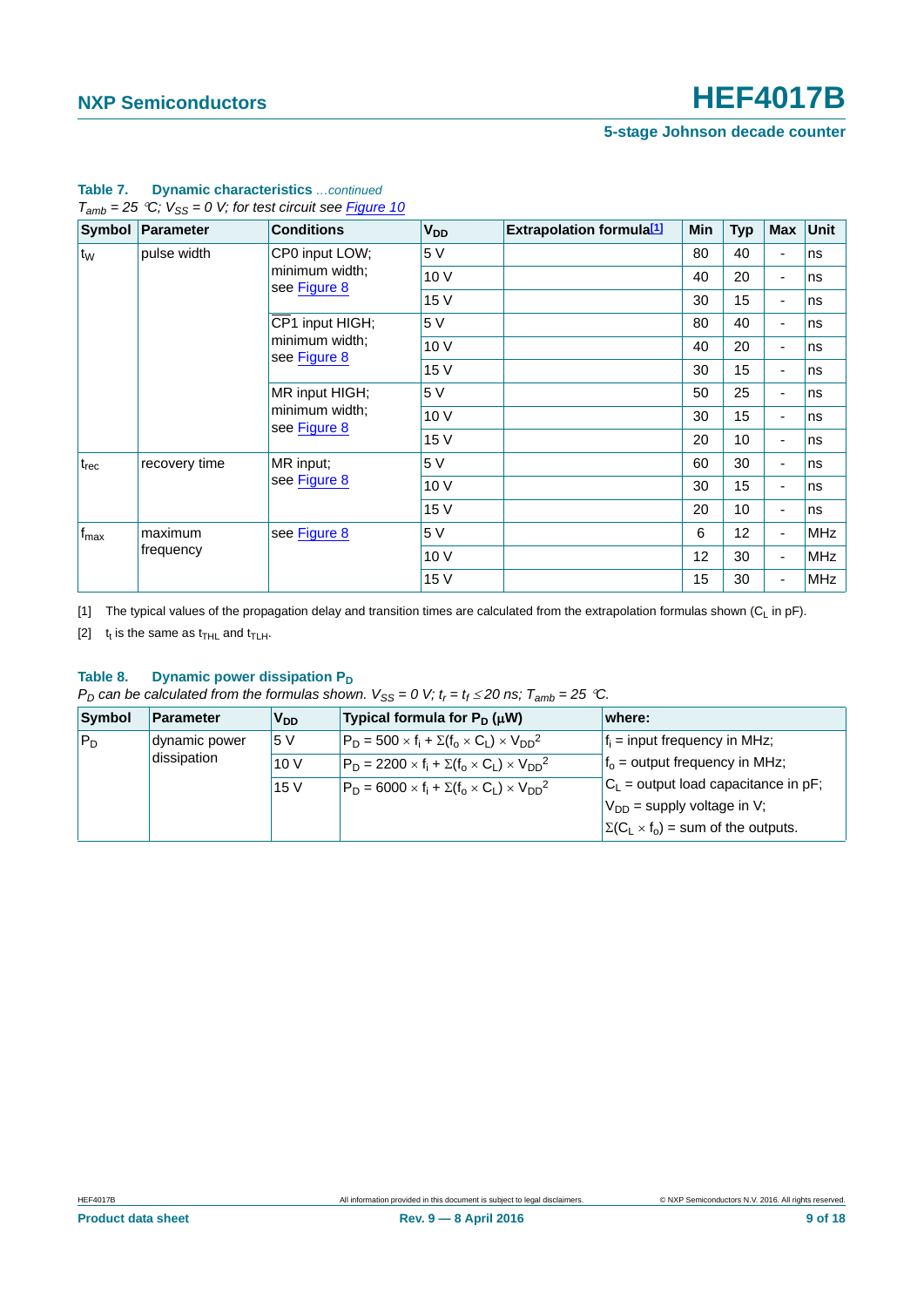**5-stage Johnson decade counter**

## <span id="page-9-1"></span>**11. Waveforms**

<span id="page-9-0"></span>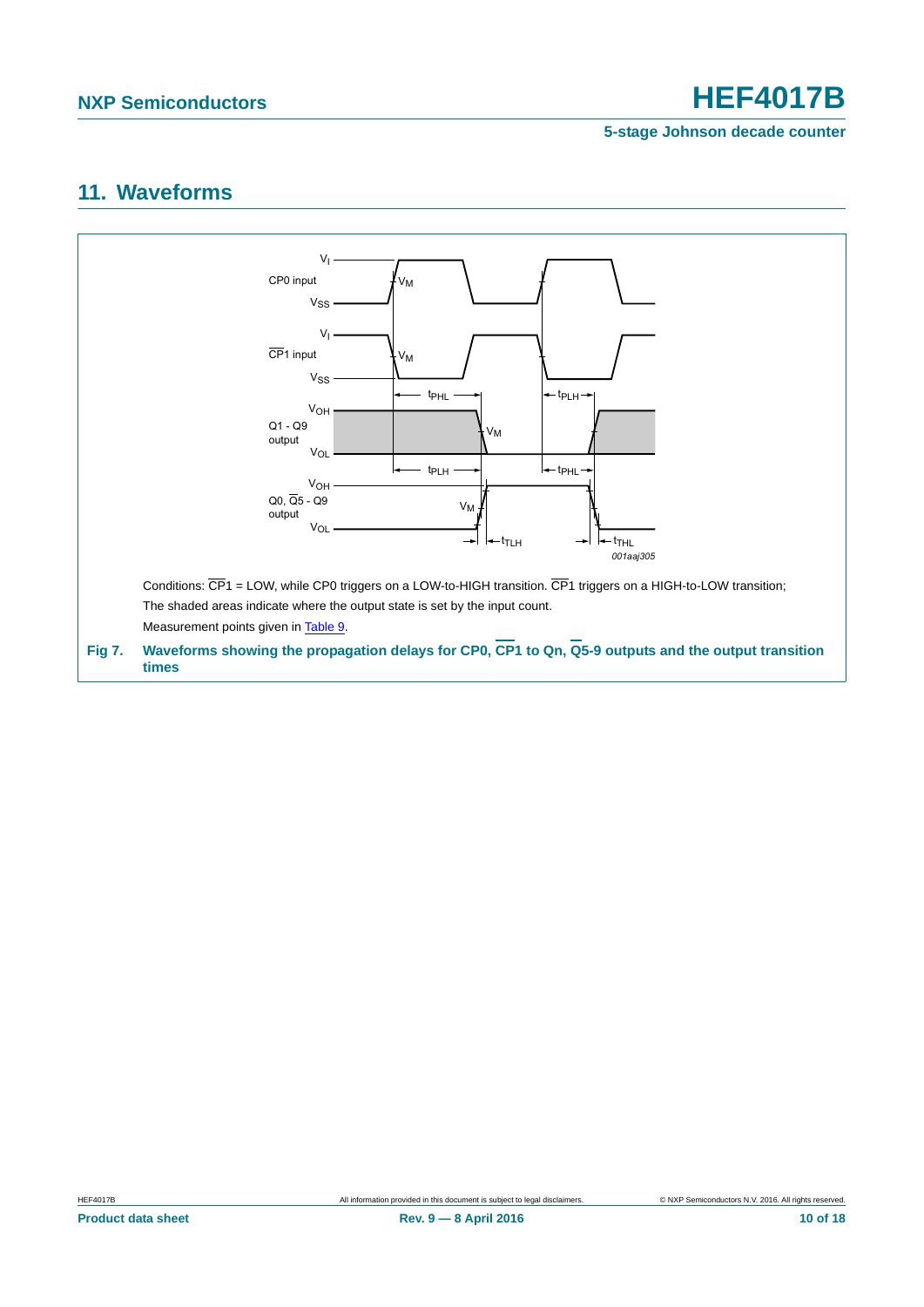### **5-stage Johnson decade counter**



### <span id="page-10-0"></span>**Fig 8. Waveforms showing the minimum pulse width for CP0, CP1 and MR input; the maximum frequency for CP0 and CP1 input; the recovery time for MR and the MR input to Qn and Q5-9 output propagation delays**



### <span id="page-10-2"></span><span id="page-10-1"></span>**Table 9. Measurement points**

| <b>Supply voltage</b> | <b>Input</b> | Output             |
|-----------------------|--------------|--------------------|
| <b>V<sub>DD</sub></b> | Vм           | $V_M$              |
| 5 V to 15 V           | $0.5V_{DD}$  | 0.5V <sub>DD</sub> |

**Product data sheet** 11 of 18 **Rev. 9 — 8 April 2016** 11 **120 16** 18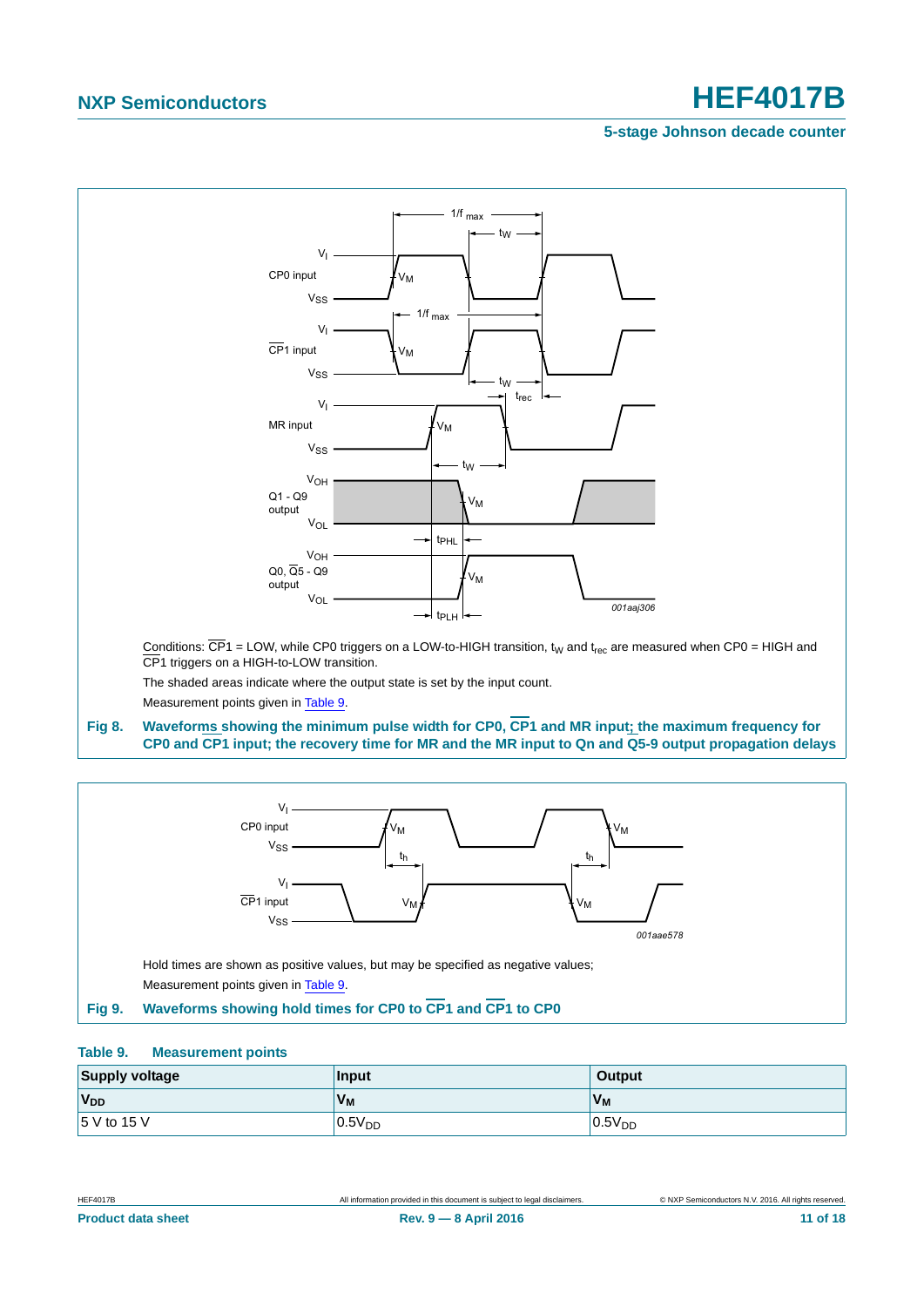## **5-stage Johnson decade counter**



### <span id="page-11-1"></span><span id="page-11-0"></span>**Table 10. Test data**

| <b>Supply voltage</b>                             | Input                              | ∣Load        |        |
|---------------------------------------------------|------------------------------------|--------------|--------|
| V <sub>DD</sub><br><b>V</b><br>$ t_r, t_f $<br>ືີ |                                    |              |        |
| $15$ V to 15 V                                    | V <sub>SS</sub> or V <sub>DD</sub> | $\leq$ 20 ns | 150 pF |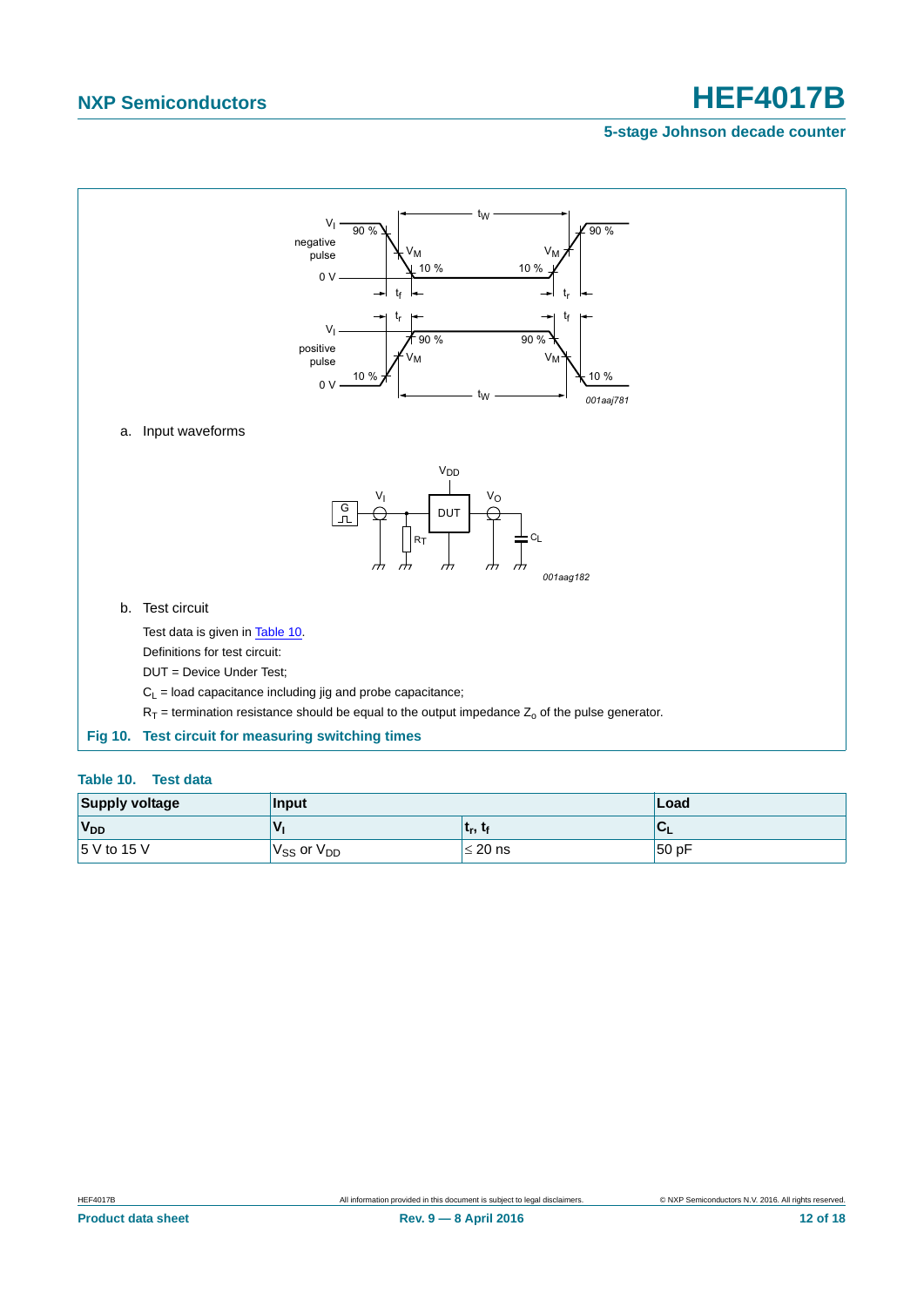## <span id="page-12-1"></span>**12. Application information**

Some examples of applications for the HEF4017B are:

- **•** Decade counter with decimal decoding
- **•** 1 out of n decoding counter (when cascaded)
- **•** Sequential controller
- **•** Timer

[Figure 11](#page-12-0) shows a technique for extending the number of decoded output states for the HEF4017B. Decoded outputs are sequential within each stage and from stage to stage, with no dead time (except propagation delay).

<span id="page-12-0"></span>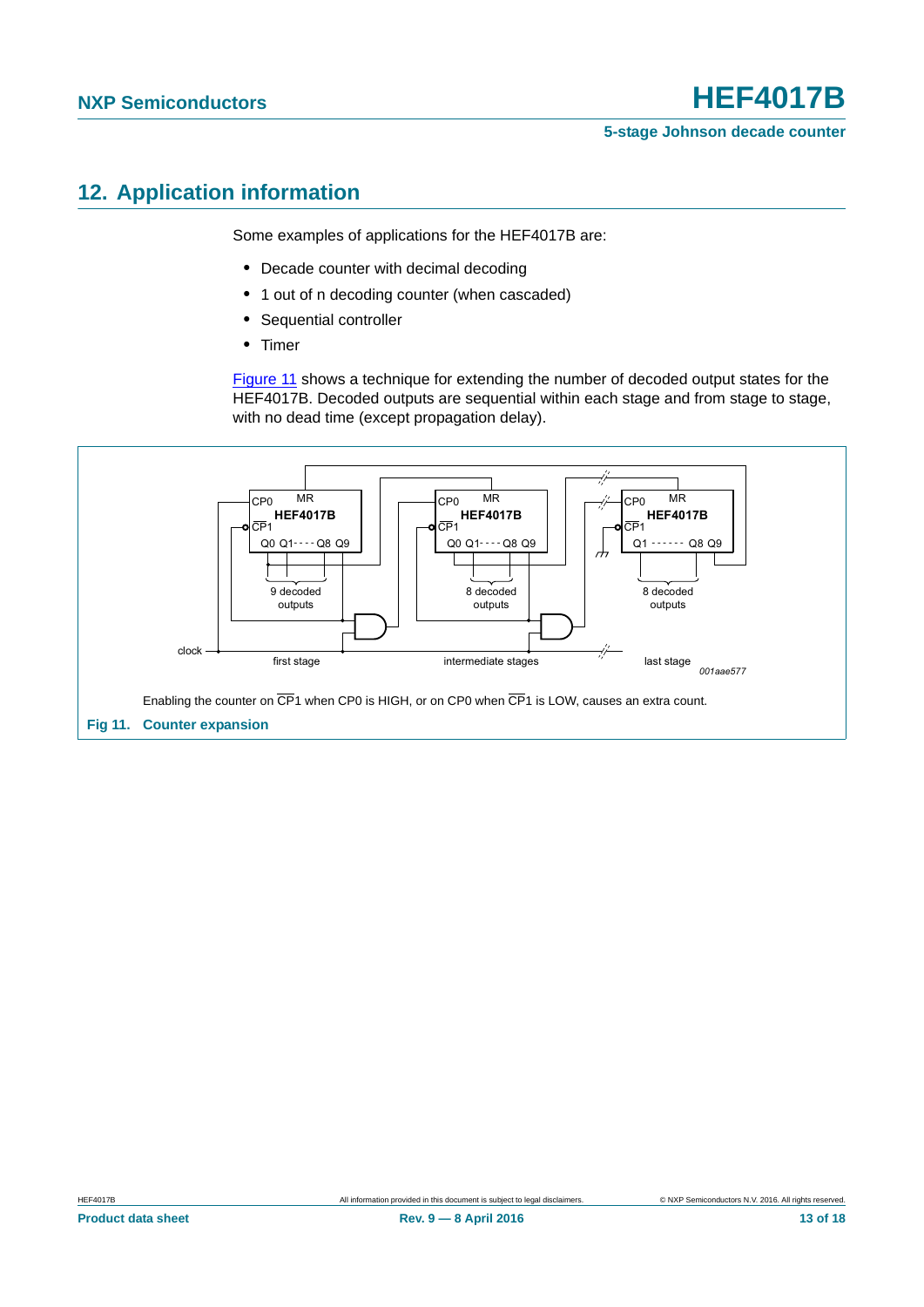**5-stage Johnson decade counter**

## <span id="page-13-0"></span>**13. Package outline**



### **Fig 12. Package outline SOT109-1 (SO16)**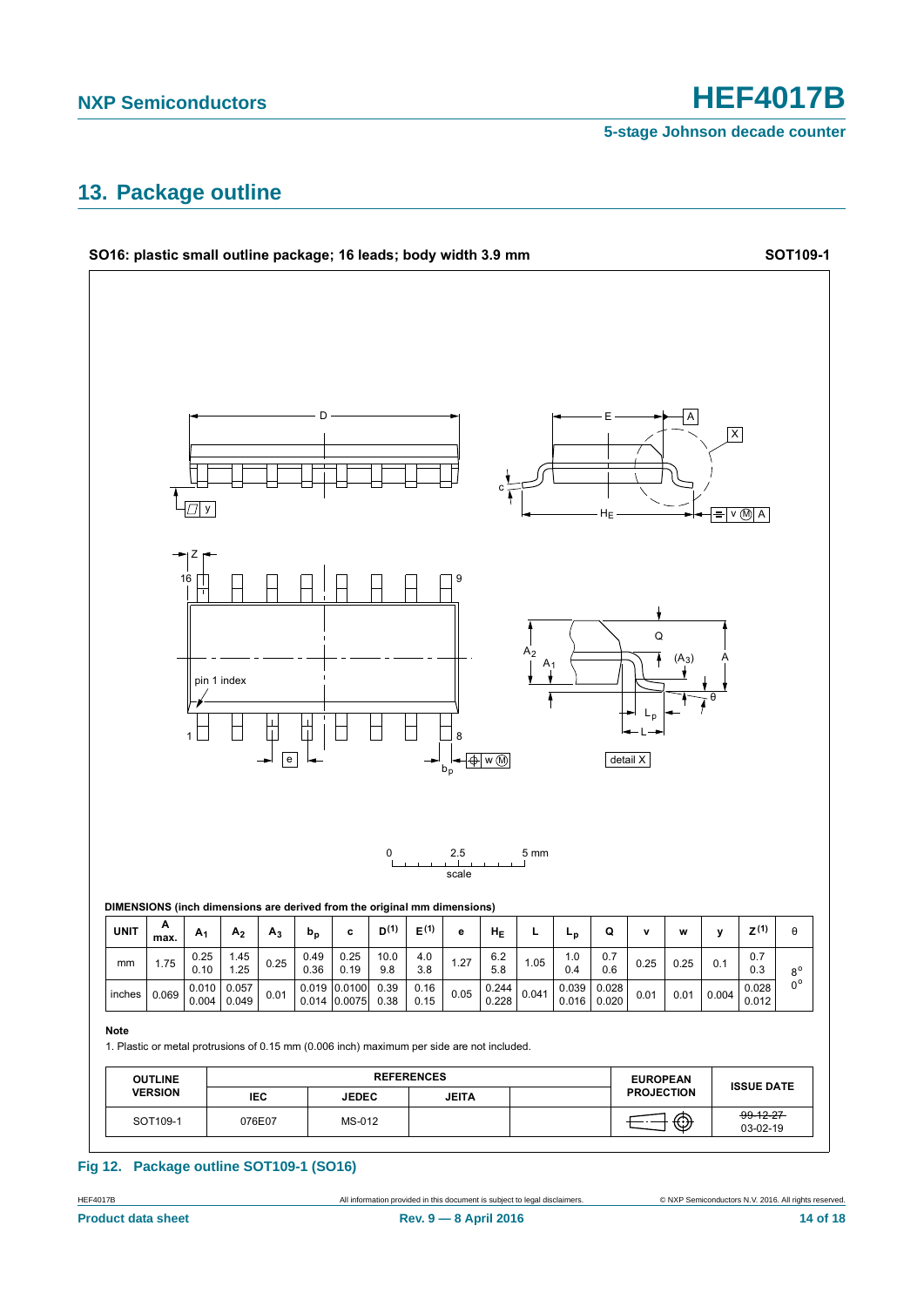## <span id="page-14-0"></span>**14. Revision history**

### **Table 11. Revision history**

| Document ID      | Release date         | Data sheet status                                               | <b>Change notice</b> | <b>Supersedes</b>       |
|------------------|----------------------|-----------------------------------------------------------------|----------------------|-------------------------|
| HEF4017B v.9     | 20160408             | Product data sheet                                              |                      | HEF4017B v.8            |
| Modifications:   |                      | • Type number HEF4017BP (SOT38-4) removed.                      |                      |                         |
| HEF4017B v.8     | 20111118             | Product data sheet                                              |                      | <b>HEF4017B v.7</b>     |
| Modifications:   | Legal pages updated. |                                                                 |                      |                         |
|                  |                      | • Changes in "General description" and "Features and benefits". |                      |                         |
|                  |                      | Section "Applications" removed.                                 |                      |                         |
| HEF4017B v.7     | 20110914             | Product data sheet                                              |                      | HEF4017B v.6            |
| HEF4017B v.6     | 20091105             | Product data sheet                                              |                      | HEF4017B v.5            |
| HEF4017B v.5     | 20090709             | Product data sheet                                              |                      | HEF4017B v.4            |
| HEF4017B v.4     | 20081209             | Product data sheet                                              |                      | <b>HEF4017B CNV v.3</b> |
| HEF4017B CNV v.3 | 19950101             | Product specification                                           |                      | <b>HEF4017B CNV v.2</b> |
| HEF4017B CNV v.2 | 19950101             | Product specification                                           |                      |                         |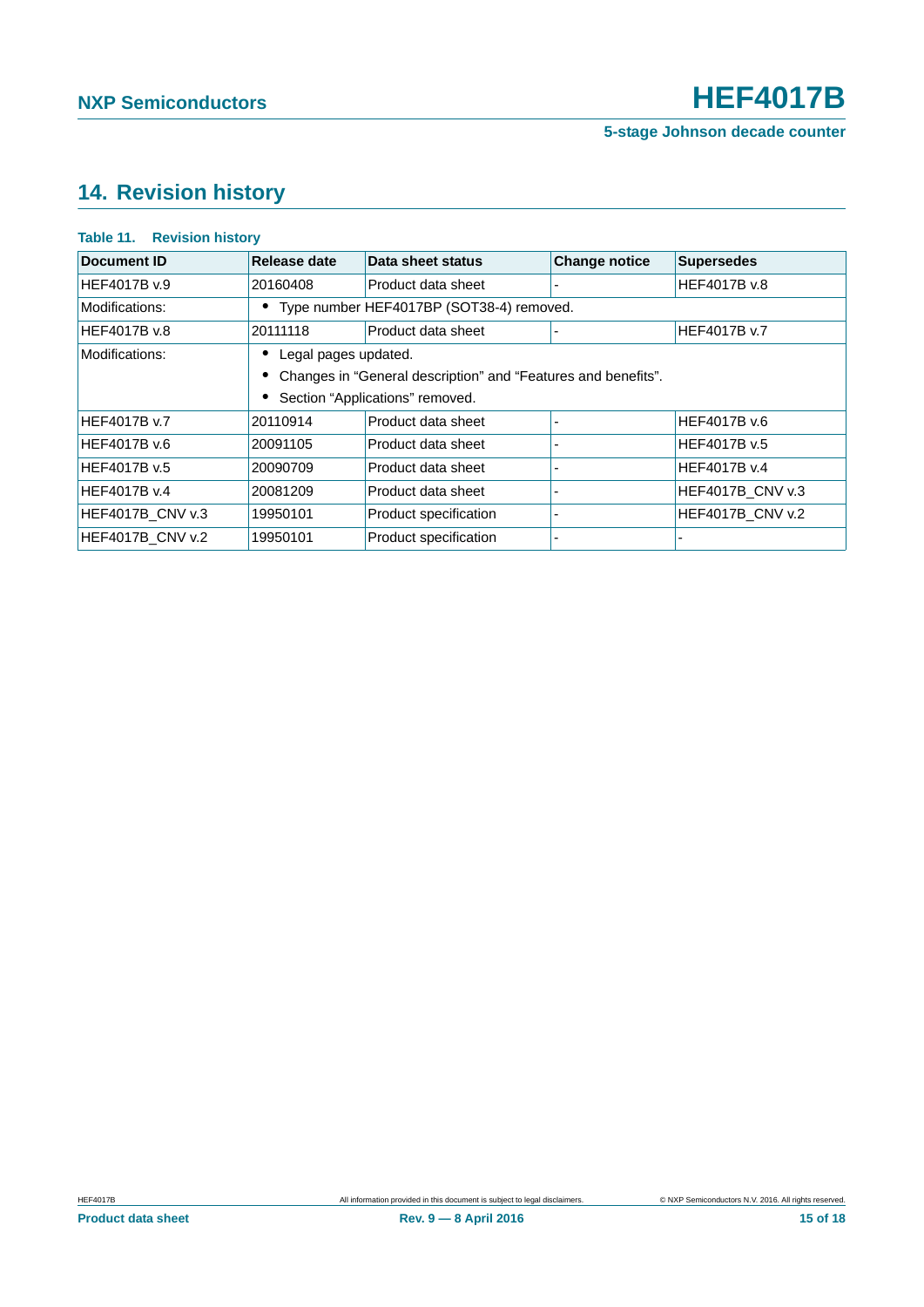## <span id="page-15-3"></span>**15. Legal information**

## <span id="page-15-4"></span>**15.1 Data sheet status**

| Document status[1][2]          | <b>Product status</b> <sup>[3]</sup> | <b>Definition</b>                                                                     |
|--------------------------------|--------------------------------------|---------------------------------------------------------------------------------------|
| Objective [short] data sheet   | Development                          | This document contains data from the objective specification for product development. |
| Preliminary [short] data sheet | Qualification                        | This document contains data from the preliminary specification.                       |
| Product [short] data sheet     | Production                           | This document contains the product specification.                                     |

<span id="page-15-0"></span>[1] Please consult the most recently issued document before initiating or completing a design.

<span id="page-15-1"></span>[2] The term 'short data sheet' is explained in section "Definitions".

<span id="page-15-2"></span>[3] The product status of device(s) described in this document may have changed since this document was published and may differ in case of multiple devices. The latest product status<br>information is available on the Intern

### <span id="page-15-5"></span>**15.2 Definitions**

**Draft —** The document is a draft version only. The content is still under internal review and subject to formal approval, which may result in modifications or additions. NXP Semiconductors does not give any representations or warranties as to the accuracy or completeness of information included herein and shall have no liability for the consequences of use of such information.

**Short data sheet —** A short data sheet is an extract from a full data sheet with the same product type number(s) and title. A short data sheet is intended for quick reference only and should not be relied upon to contain detailed and full information. For detailed and full information see the relevant full data sheet, which is available on request via the local NXP Semiconductors sales office. In case of any inconsistency or conflict with the short data sheet, the full data sheet shall prevail.

**Product specification —** The information and data provided in a Product data sheet shall define the specification of the product as agreed between NXP Semiconductors and its customer, unless NXP Semiconductors and customer have explicitly agreed otherwise in writing. In no event however, shall an agreement be valid in which the NXP Semiconductors product is deemed to offer functions and qualities beyond those described in the Product data sheet.

## <span id="page-15-6"></span>**15.3 Disclaimers**

**Limited warranty and liability —** Information in this document is believed to be accurate and reliable. However, NXP Semiconductors does not give any representations or warranties, expressed or implied, as to the accuracy or completeness of such information and shall have no liability for the consequences of use of such information. NXP Semiconductors takes no responsibility for the content in this document if provided by an information source outside of NXP Semiconductors.

In no event shall NXP Semiconductors be liable for any indirect, incidental, punitive, special or consequential damages (including - without limitation - lost profits, lost savings, business interruption, costs related to the removal or replacement of any products or rework charges) whether or not such damages are based on tort (including negligence), warranty, breach of contract or any other legal theory.

Notwithstanding any damages that customer might incur for any reason whatsoever, NXP Semiconductors' aggregate and cumulative liability towards customer for the products described herein shall be limited in accordance with the *Terms and conditions of commercial sale* of NXP Semiconductors.

**Right to make changes —** NXP Semiconductors reserves the right to make changes to information published in this document, including without limitation specifications and product descriptions, at any time and without notice. This document supersedes and replaces all information supplied prior to the publication hereof.

**Suitability for use —** NXP Semiconductors products are not designed, authorized or warranted to be suitable for use in life support, life-critical or safety-critical systems or equipment, nor in applications where failure or malfunction of an NXP Semiconductors product can reasonably be expected to result in personal injury, death or severe property or environmental damage. NXP Semiconductors and its suppliers accept no liability for inclusion and/or use of NXP Semiconductors products in such equipment or applications and therefore such inclusion and/or use is at the customer's own risk.

**Applications —** Applications that are described herein for any of these products are for illustrative purposes only. NXP Semiconductors makes no representation or warranty that such applications will be suitable for the specified use without further testing or modification.

Customers are responsible for the design and operation of their applications and products using NXP Semiconductors products, and NXP Semiconductors accepts no liability for any assistance with applications or customer product design. It is customer's sole responsibility to determine whether the NXP Semiconductors product is suitable and fit for the customer's applications and products planned, as well as for the planned application and use of customer's third party customer(s). Customers should provide appropriate design and operating safeguards to minimize the risks associated with their applications and products.

NXP Semiconductors does not accept any liability related to any default, damage, costs or problem which is based on any weakness or default in the customer's applications or products, or the application or use by customer's third party customer(s). Customer is responsible for doing all necessary testing for the customer's applications and products using NXP Semiconductors products in order to avoid a default of the applications and the products or of the application or use by customer's third party customer(s). NXP does not accept any liability in this respect.

**Limiting values —** Stress above one or more limiting values (as defined in the Absolute Maximum Ratings System of IEC 60134) will cause permanent damage to the device. Limiting values are stress ratings only and (proper) operation of the device at these or any other conditions above those given in the Recommended operating conditions section (if present) or the Characteristics sections of this document is not warranted. Constant or repeated exposure to limiting values will permanently and irreversibly affect the quality and reliability of the device.

**Terms and conditions of commercial sale —** NXP Semiconductors products are sold subject to the general terms and conditions of commercial sale, as published at<http://www.nxp.com/profile/terms>, unless otherwise agreed in a valid written individual agreement. In case an individual agreement is concluded only the terms and conditions of the respective agreement shall apply. NXP Semiconductors hereby expressly objects to applying the customer's general terms and conditions with regard to the purchase of NXP Semiconductors products by customer.

**No offer to sell or license —** Nothing in this document may be interpreted or construed as an offer to sell products that is open for acceptance or the grant, conveyance or implication of any license under any copyrights, patents or other industrial or intellectual property rights.

HEF4017B All information provided in this document is subject to legal disclaimers. © NXP Semiconductors N.V. 2016. All rights reserved.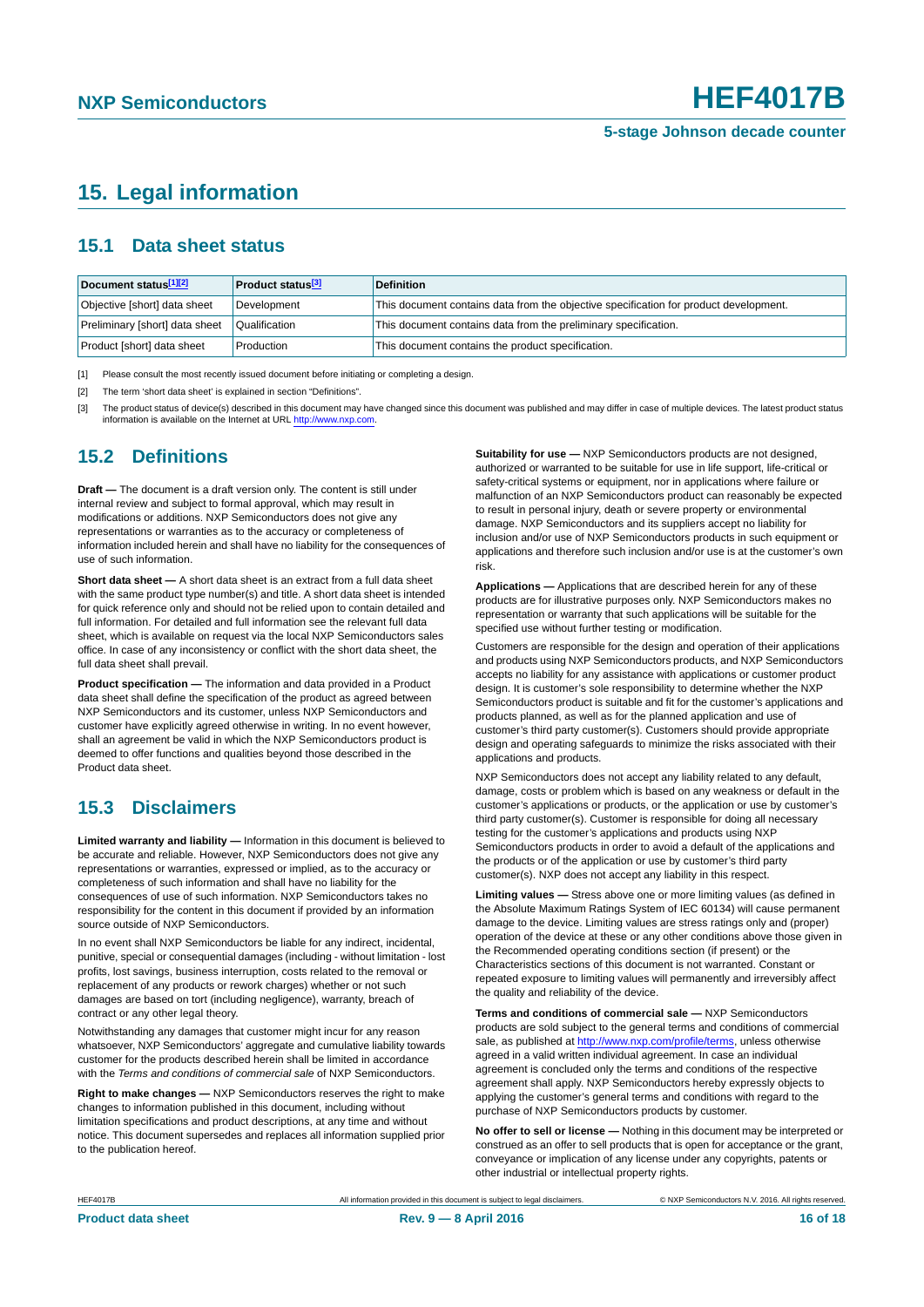### **5-stage Johnson decade counter**

**Export control —** This document as well as the item(s) described herein may be subject to export control regulations. Export might require a prior authorization from competent authorities.

**Non-automotive qualified products —** Unless this data sheet expressly states that this specific NXP Semiconductors product is automotive qualified, the product is not suitable for automotive use. It is neither qualified nor tested in accordance with automotive testing or application requirements. NXP Semiconductors accepts no liability for inclusion and/or use of non-automotive qualified products in automotive equipment or applications.

In the event that customer uses the product for design-in and use in automotive applications to automotive specifications and standards, customer (a) shall use the product without NXP Semiconductors' warranty of the product for such automotive applications, use and specifications, and (b) whenever customer uses the product for automotive applications beyond

NXP Semiconductors' specifications such use shall be solely at customer's own risk, and (c) customer fully indemnifies NXP Semiconductors for any liability, damages or failed product claims resulting from customer design and use of the product for automotive applications beyond NXP Semiconductors' standard warranty and NXP Semiconductors' product specifications.

**Translations —** A non-English (translated) version of a document is for reference only. The English version shall prevail in case of any discrepancy between the translated and English versions.

## <span id="page-16-0"></span>**15.4 Trademarks**

Notice: All referenced brands, product names, service names and trademarks are the property of their respective owners.

## <span id="page-16-1"></span>**16. Contact information**

For more information, please visit: **http://www.nxp.com**

For sales office addresses, please send an email to: **salesaddresses@nxp.com**